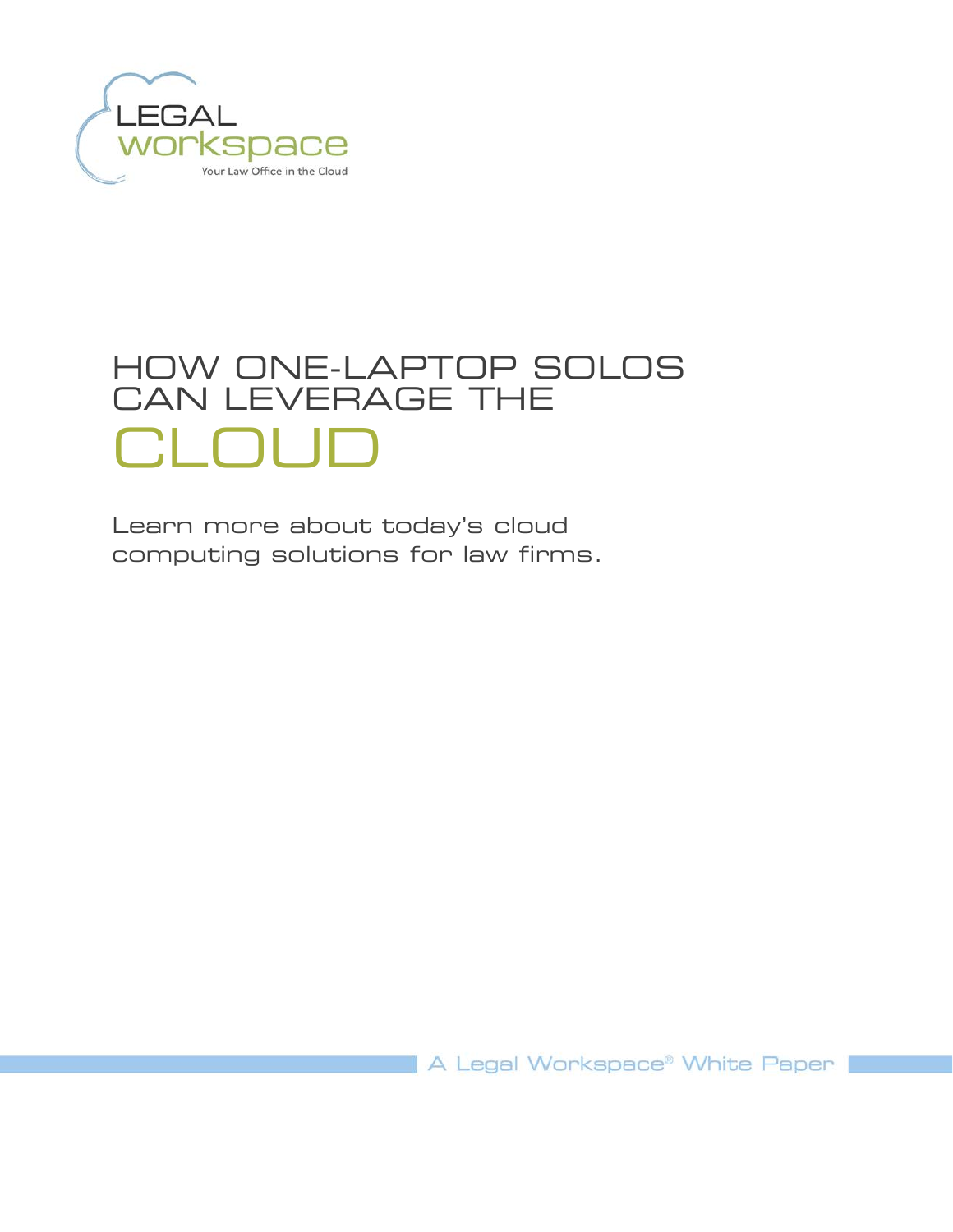

# How One-laptop Solos Can Leverage the Cloud

Solos that bill fewer than 1,000 hours per year might have less complex needs than their larger counterparts, but they can still benefit from cloud technology. The cloud can end tech headaches, increase productivity, and allow for mobility.

Those benefits seem to resonate particularly with solos: The 2013 ABA Legal Technology Survey Report found that 40 percent of solos use the cloud, a higher percentage than any other category of firm.

Here's how a small solo can take advantage of the benefits the cloud provides while effectively running a firm from one laptop.

### Start with Email

When a one-laptop solo prepares to hang out a shingle, the first thing to put in place is email. That's also the first way a solo firm can begin to take advantage of cloud technology.

Setting up a professional email account entails registering a domain name through any number of online registrars, then selecting an email hosting company. Many domain name registrars also provide email hosting; that's the case with companies such as GoDaddy and Network Solutions. However, some email hosting companies, such as Google Business Solutions and Office 365, provide a more complex suite of services to their users.

For example, users of Google Business Solutions have access to many cloud-based applications, including email and Hangouts (a live video call service similar to Skype), as well as collaboration applications like Docs, which allows users to work together on documents in real-time. Office 365 provides similar mobile and collaboration applications with its cloud environment.

#### Document Storage and Back-up

The 2013 ABA Tech Survey found that only 41 percent of attorneys back up their data frequently. That could partially be attributed to cumbersome back-up methods of the past, which required file transfers to physical devices, such as external hard drives.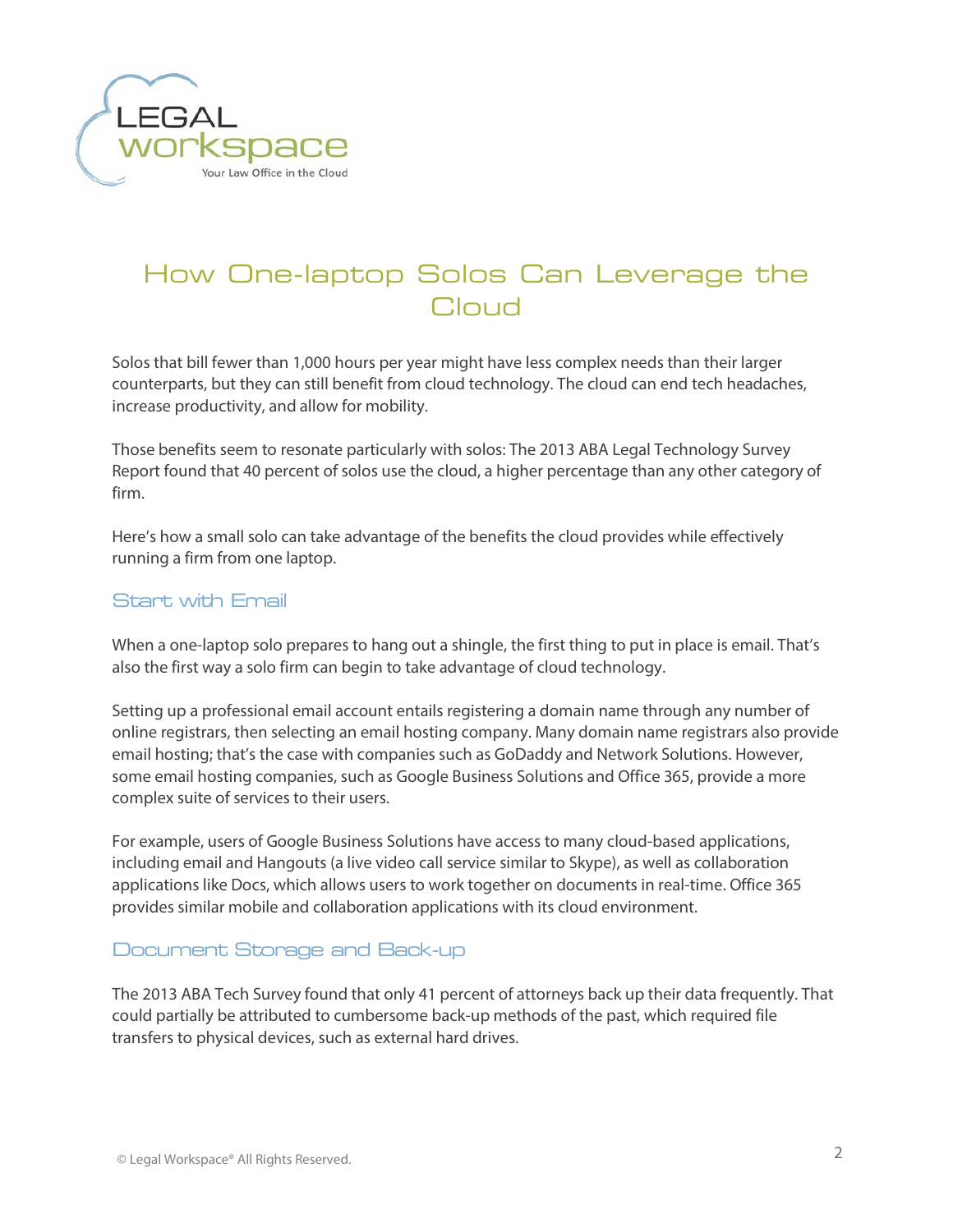

Not backing up data is hazardous; laptops can get lost or stolen, and hard drives crash. Cloud-based programs make storage and back-up easier, and they allow users to access documents from multiple devices.

Some choices for cloud back-up include Carbonite, MozyPro, and CrashPlan. The latest versions of Office also come with cloud back-up through Microsoft's OneDrive application. Google Drive and Dropbox, the most popular choice, provide similar solutions.

Many of these applications continue to require users to be actively involved in the back-up process by copying files to the cloud. An exception to that is Dropbox for Business, which uses sync technology that automatically backs up files when they're saved locally.

Even when using the cloud as back-up, attorneys should keep local copies of documents and email. It's easy to do and can sometimes be automated. For example, users can configure Outlook to realtime sync with their provider, thereby storing emails locally *and* on the cloud.

## Accounting and Billing

Depending on the complexity of their needs, one-laptop solos have many options for handling accounting and billing tasks.

Some attorneys who don't need many features use Excel, but it doesn't have the functionality that comes with a program designed specifically as accounting software. Many people don't recommend its use for accounting and billing purposes because of its lack of central database and because spreadsheet errors are easy to commit.

QuickBooks, the most popular accounting software for small business owners, offers a streamlined, less expensive cloud-based subscription option called QuickBooks Online. However, if users want to integrate QuickBooks with a time and billing or practice management application—such as Clio or Amicus Cloud—they must upgrade to the on-premises version of the software.

Solutions like Amicus and Clio cater specifically to law firms' billing needs, as well as providing cloudbased practice management features, including organizational tools and the ability to work from multiple devices.

#### Cloud at any level